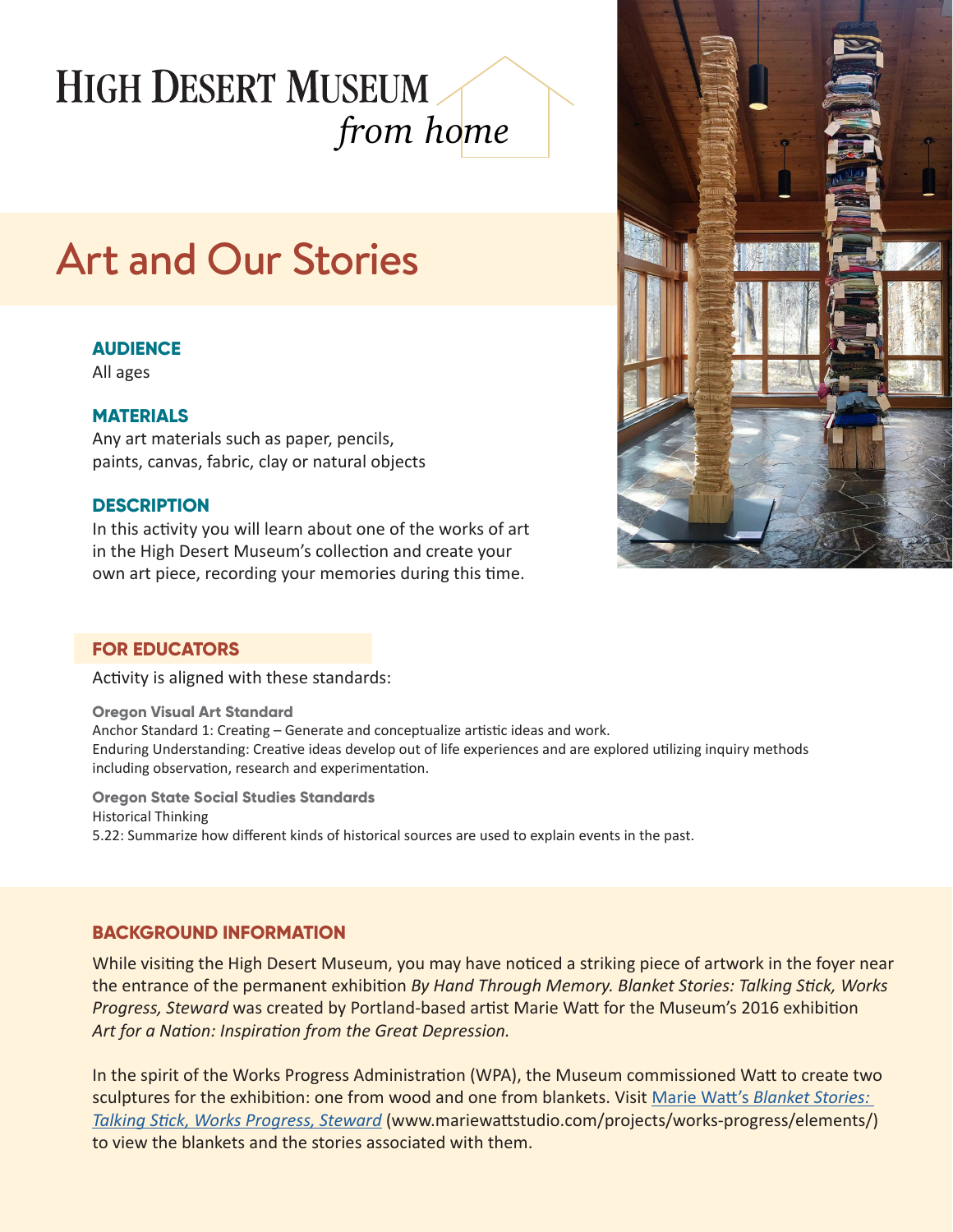Marie Watt's work is concerned with the intersection of history, community and storytelling. Each blanket has a story that the original owner wrote on a tag, which hangs from the blanket.

For example, on one tag a quilt contributor chose to share about a memory of a special person in her life: "Grandma never wasted a thing! I've seen her wash off a partially used ice cube and put it back in the freezer for future use. Every scrap of fabric was used and re-used and when it could be used no more, it would find its final resting place somewhere in a patchwork quilt."

1. Marie Watt said in a 2017 interview, "I'm interested in how blankets are objects that we take for granted but that can have extraordinary histories."

Works of art have memories, stories and histories associated with them. Borrowing from *Blanket Stories*, how can you record your own memories and stories through art?



## **ACTIVITY**

- 1. Create art. Consider thinking of an important place, story or memory as inspiration for your work. It may be art made from fabric, paper, clay, natural objects or found materials.
- 2. Use the template provided to create a tag for your artwork in order to preserve the stories and memories of the piece you created. You may print a tag or re-create one using supplies you already have.
- 3. On the tag, record what inspired you to create the piece of art, what you were thinking about as you made it, or what the day was like when you created it. There are no limits here: You are simply recording any kind of story or memory.
- 4. You may choose to display the tag along with your art, like Marie Watt does in Blanket Stories.
- 5. Optional: We would love to see your creations and stories. Send the High Desert Museum a picture of your piece of art and tag: email info@ highdesertmuseum.org.
- 6. When your art is no longer on display and moves into storage, store the tag with it. In 20 or 50 years, you'll be able to remember your thoughts, memories and stories from the time you created the piece.